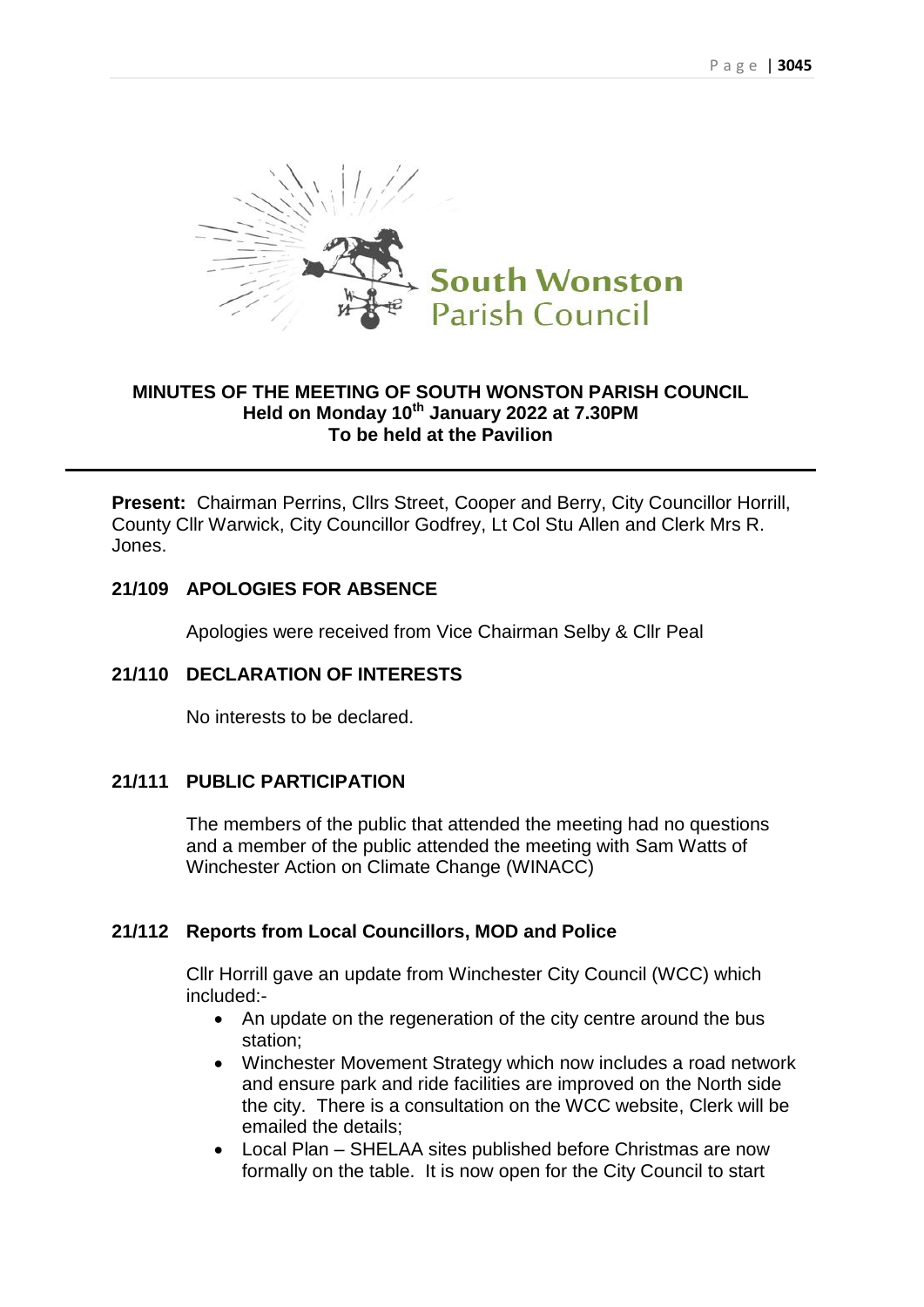discussions with the Parish Councils how to move forward and ensure all the data is correct, which is also held on the WCC website. Cllr Horrill is on the advisory group;

 WCC collect the waste on behalf of Hampshire and would like everyone to start considering further recycling;

Cllr Perrins said that the residents are keen to ensure that we are transparent with regard to the housing plans. Cllr Berry asked if sewage is considered as part of the assessment. Cllr Horrill said that this was an important issue that needs to be taken into account. Cllr Perrins asked if Clerk can arrange for all Cllrs to meet to consider these points.

Cllr Godfrey gave a further update on WCC which included:-

- The local government financial settlement has no extra significant funding but to carry on as the previous year;
- Includes an extra grant scheme for hospitality and sports;
- Continue to offer match funding for Knudge and Greening of up to £2K;
- One of the SHELAA sites has now been removed from South Wonston (SW06);
- Encroachment on Lower Road is to be investigated. A letter from the WCC will be sufficient.

Lt Col Stu Allen gave an update from Worthy Down which included:-

- The MOD has a lack of quality housing and there is a need to move to carbon neutral. Currently working on two feasibility studies. The first reports are due and would suggest that the need will be housing. Other factors to consider is the farmer Mr Rowsell;
- 400 trainees have arrived today;
- Since the removal of the 40mph Christmas Hill now feels like a race track from both sides. Currently there have been two accidents which incurred trainees being hospitalised;

There was a discussion that perhaps Christmas Hill should be slowed and maybe having a uniformed speed limit to 50mph. Cllr Warwick suggested that the road should be looked at due to its change in usage.

Cllr Warwick gave an update from Hampshire County Council which included:-

- There is a removal of Grit bins:
- The Movement Strategy is suggesting a park & ride at the top of Andover road by John Moore Barracks;
- Grant money is available for a Community Strategy;
- £200K towards completion of a major archaeological study of Winchester. The '**Winchester Excavations**' project will make its findings available online for the benefit of a wide audience.

The Parish Council will need to look at the Movement Strategy before the 11<sup>th</sup> February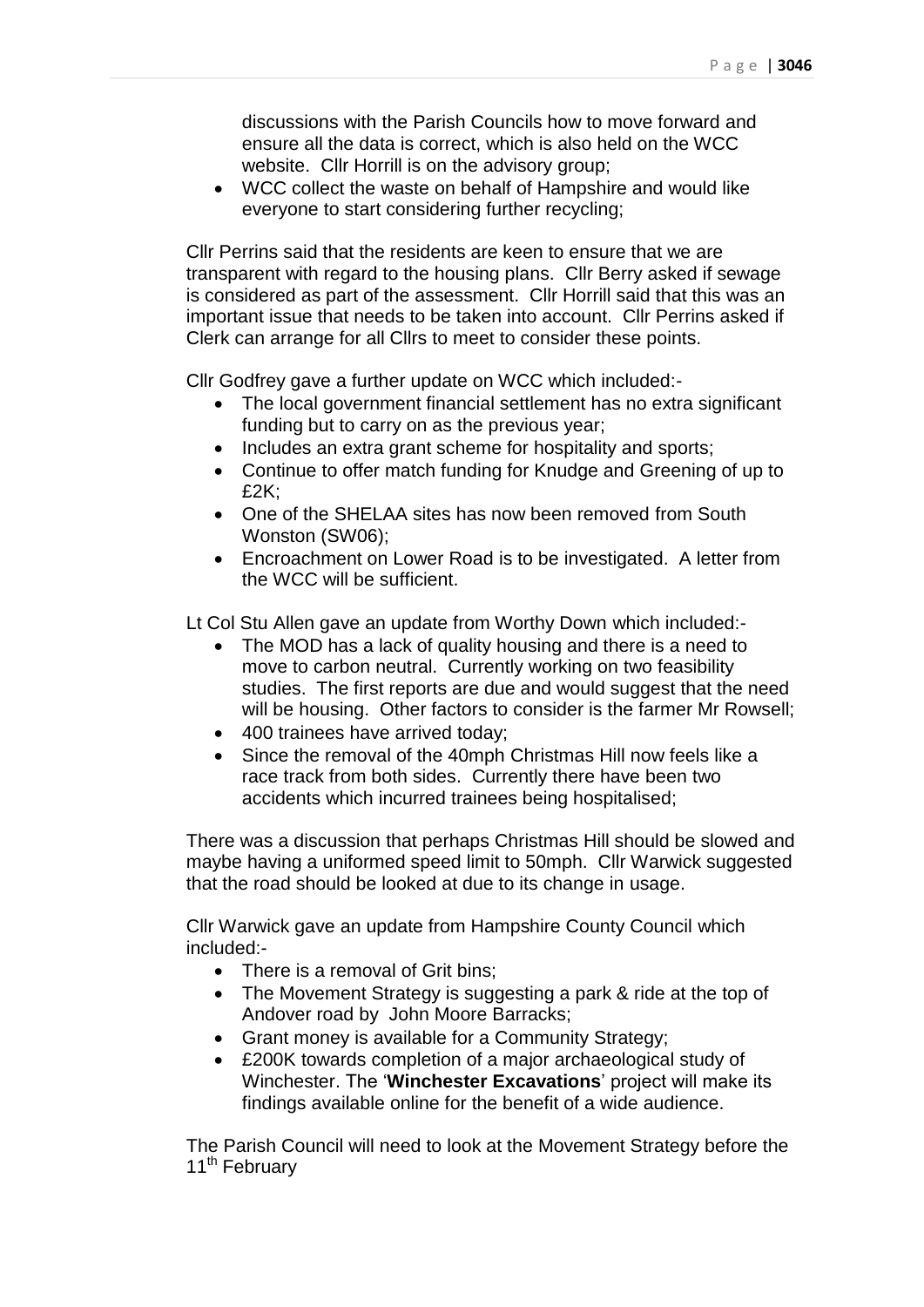Cllr Street asked if signs can be collected by HCC as there are currently 12 from A34 to South Wonston.

A resident asked if there any money to set up a climate support group. Cllr Horrill and Warwick suggested that they will help support the way forward.

#### **The Chairman resumed Standing Orders**

### **21/113 MINUTES OF THE MEETING HELD ON MONDAY 13 th DECEMBER 2021**

**It was RESOLVED to approve the minutes as a true record of the meeting following minor amendments.**

### **21/114 MATTERS ARISING FROM THE MEETING HELD ON MONDAY 13 th DECEMBER**

Cllr Cooper asked if all the changes related to the website had been actioned.

#### **To be noted**

### **21/115 FINANCE**

#### **- Recent Transactions**

A spreadsheet of recent transactions was provided for all Members.

### **It was RESOLVED to approve the transactions. A copy is appended to these minutes.**

#### **- Account Reconciliations**

The Bank Balances as at 31<sup>th</sup> December 2021 were:

| Co-op Deposit Account 7 | £165,540.47 |
|-------------------------|-------------|
| Lloyds Account 10       | £67,263.99  |
| Total<br>$=$            | £232,804.46 |

The balances were noted and each reconciliation sheet will be signed by the Chairman once all cash books have been brought up to date, to confirm the Council's monitoring role.

Allocated Expenditure to  $31<sup>th</sup>$  December 2021 not yet paid through the bank accounts, plus agreed reserves policy.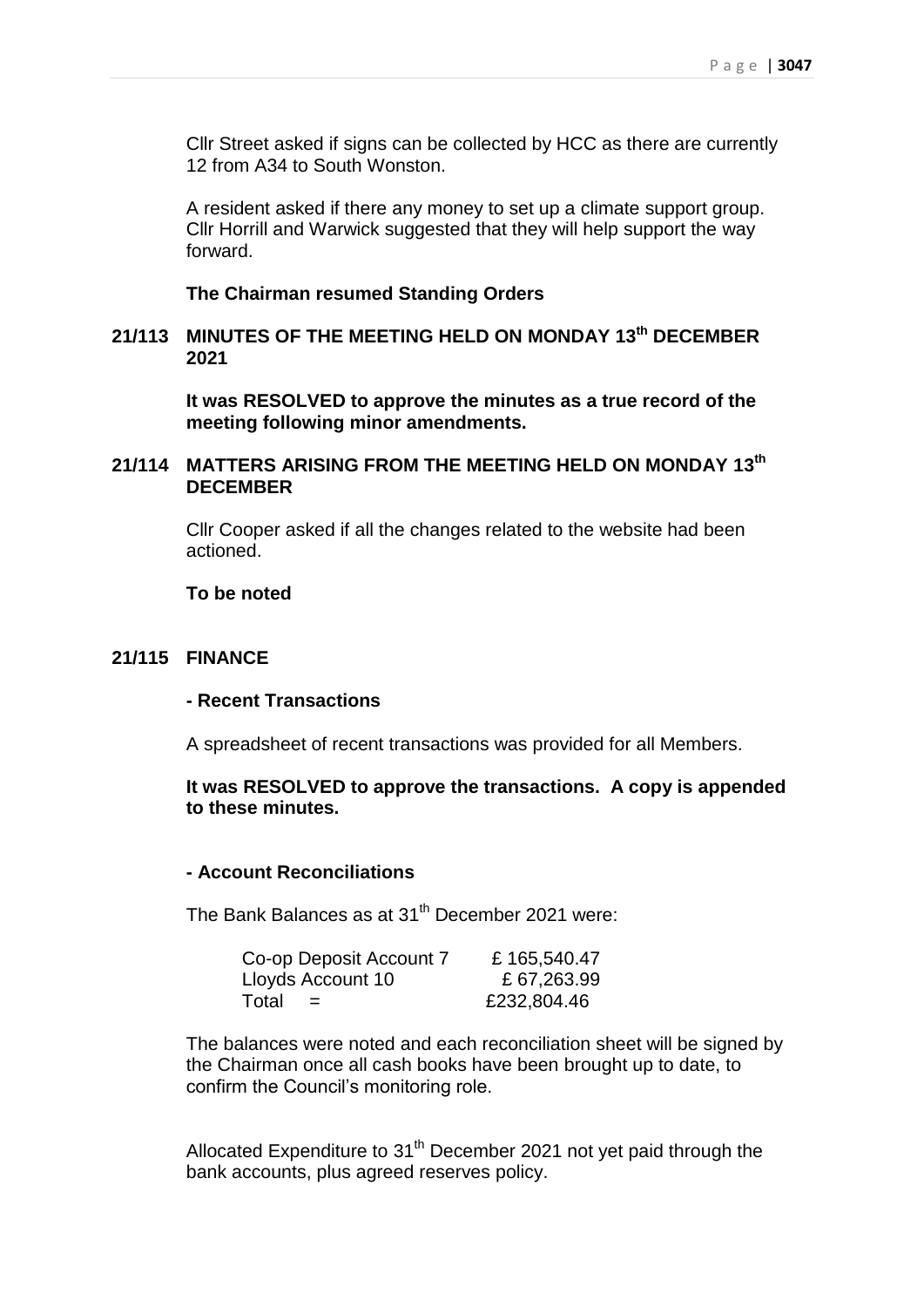| <b>Reserves</b>                                                                                                                                         |                              |
|---------------------------------------------------------------------------------------------------------------------------------------------------------|------------------------------|
| <b>Insurance Reserve</b>                                                                                                                                | £2,555                       |
| Pavilion Management & Maintenance                                                                                                                       | £30,600                      |
| General Reserves - 6 months exp 2020/21                                                                                                                 | £37,700                      |
|                                                                                                                                                         | £70,855                      |
| Project List - Approved Exp (£47K-£50K) Actual £38,400<br><b>Community Bench</b><br>Precept Exp not yet paid to creditors-3mths<br>$(E37,800=6$ months) | £4,834<br>£18,900<br>£62,134 |
| Total                                                                                                                                                   | £132,989                     |
|                                                                                                                                                         |                              |

#### **Unallocated Funds- Project List reviewed £99,815 At the January 2022 Parish Council meeting**

Remaining Balance Owed to the Public Works Loan Board £40,198.

Cllr Cooper asked about the early repayment of the loan. Clerk gave information on the early repayment of £15K, £20K, £30K based on the information collect previously; £15K repaid = £13,613 reduction in loan

£20K repaid = £18,150 reduction in loan £25K repaid = £22,688 reduction in loan

£30K repaid = £27,226 reduction in loan

# **To be noted**

### **- Budget 2022/23**

The budget 2022/23 was reviewed and it was a unanimous decision not to increase the precept for the coming financial year of £108,375.

There was a discussion about the level of precept increasing by 1% or 2% and a further discussion on whether the current reserves would be adequate to cover the project to improve Alresford Drove. The project list is allowing a £71K budget, which Cllr Berry now feels it is likely to be £20K less, over two years and that there is sufficient reserves to cover this.

### **It was RESOLVED to approve the budget / precept.**

### **- Project List**

The project list was reviewed and updated.

### **To be noted.**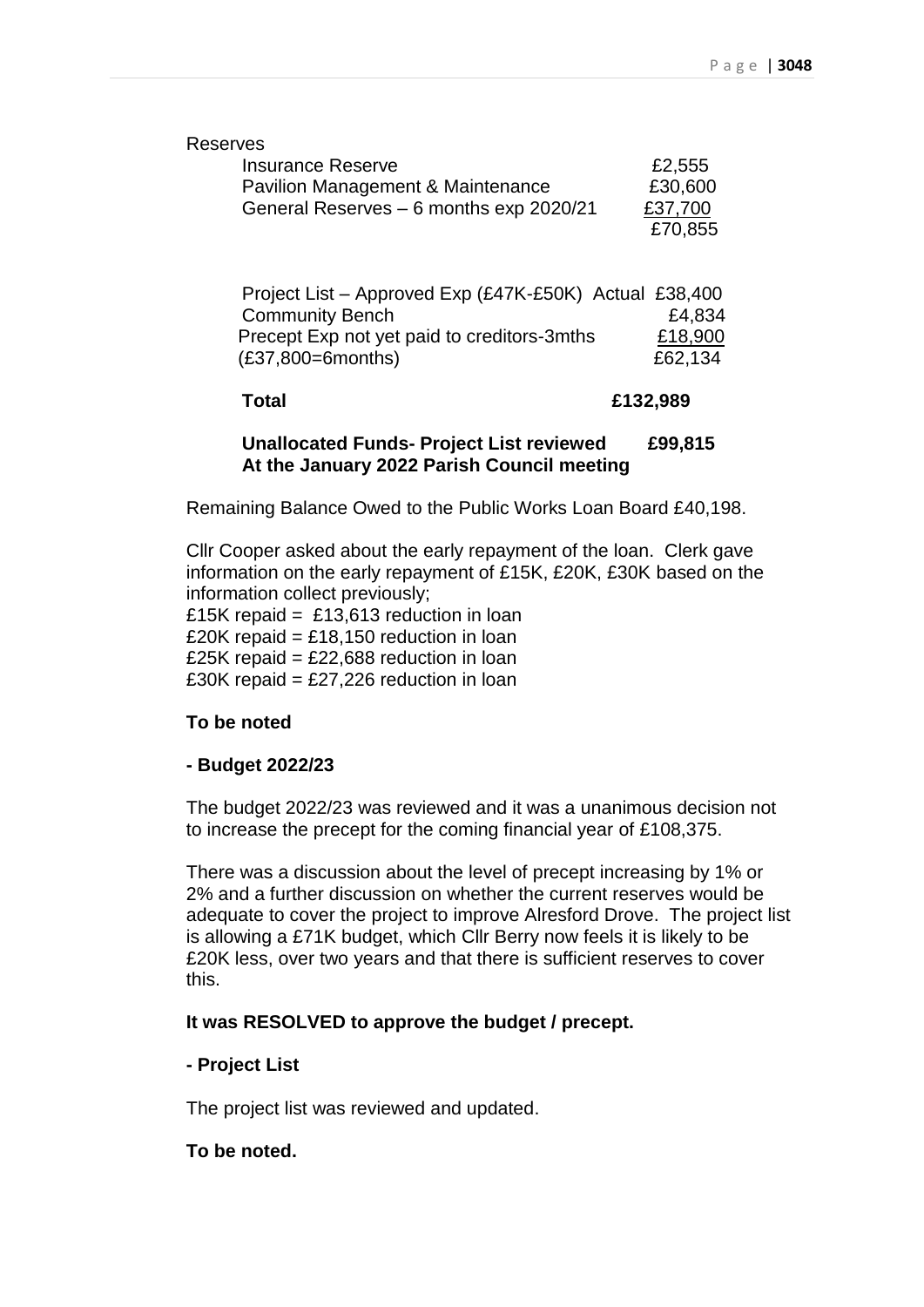### **21/116 PLANNING**

Highways Act Section 278 Agreement – Email Richard Grosvenor Highways Engineer

Three Maids Hill Solar Farm, Winchester (Industrial)

The highways engineers wish to inform us that the access works shown on the enclosed Drawing No 4570-3MHSF-ICS-01-XX-DR-C-0503-C01(A)\_S278 Works, brought about by the above development, are programmed to commence on Monday 10<sup>th</sup> January 2022 for approximately 3 weeks.

The works have been designed by Infrastruct CS Ltd, consultants to the Developer, Enviromena and are being constructed by Pronin Civils

Highways will write to us again if the works are substantially delayed by any unforeseen conditions.

| Reference                    | 21/02846/HOU                                                                                                           |
|------------------------------|------------------------------------------------------------------------------------------------------------------------|
| Alternative Reference        | PP-10342585                                                                                                            |
| <b>Application Received</b>  | Thu 04 Nov 2021                                                                                                        |
| <b>Application Validated</b> | Thu 04 Nov 2021                                                                                                        |
| Address                      | 22 Pine Close South Wonston SO21 3EB                                                                                   |
| Proposal                     | To replace existing conservatory roof with a<br>solid roof.                                                            |
| Inspected By                 | <b>Cllr Perrins</b>                                                                                                    |
| Comment                      | This a conservatory roof conversion to a<br>solid roof and has no impact on<br>neighbouring properties, so no comment. |
|                              |                                                                                                                        |

### **- Applications to be considered**

| 21/03258/TPO<br>Reference |
|---------------------------|
|---------------------------|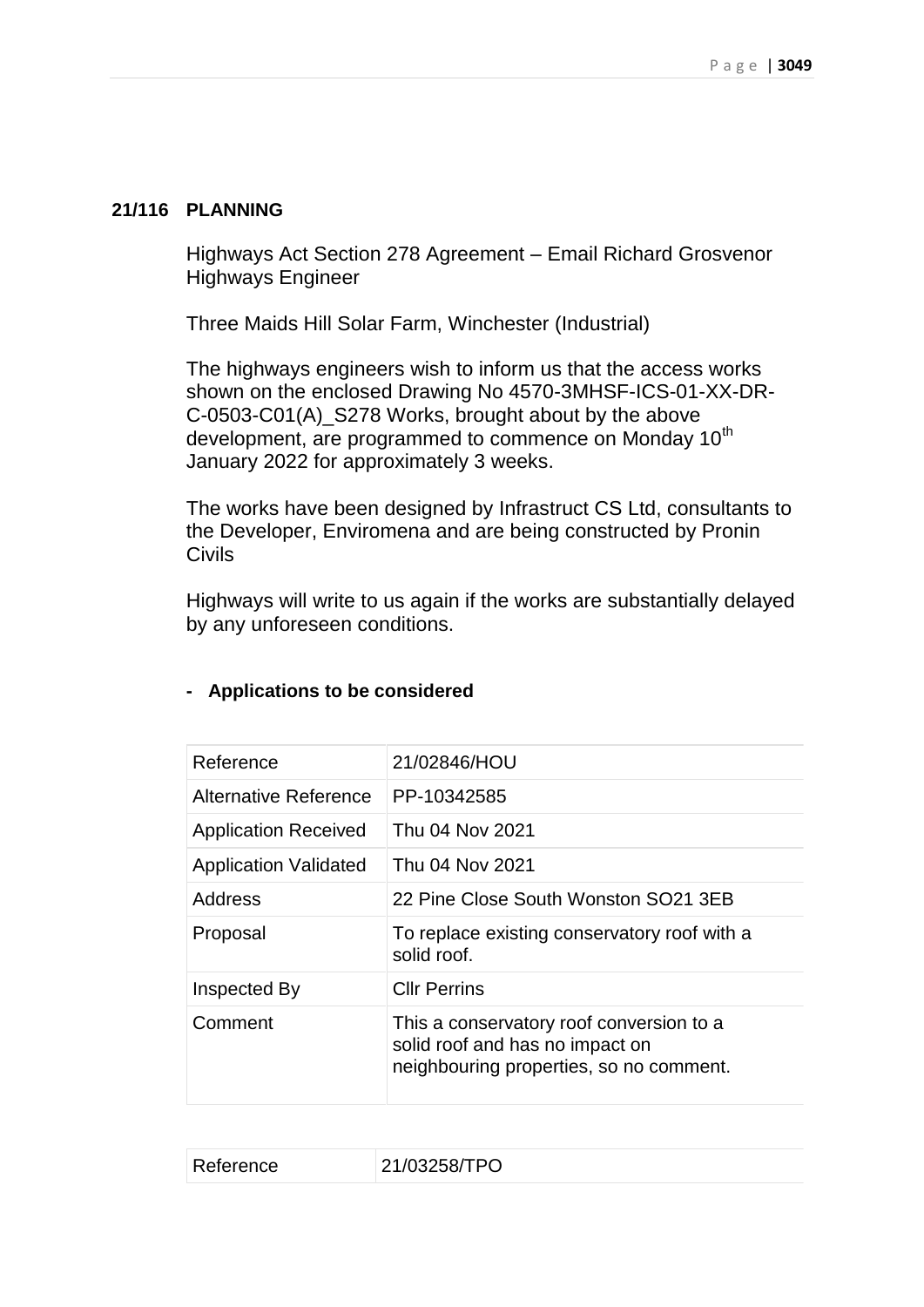| Alternative<br>Reference                | PP-10501647                                                                                                                                                                                                                               |
|-----------------------------------------|-------------------------------------------------------------------------------------------------------------------------------------------------------------------------------------------------------------------------------------------|
| Application Received   Wed 22 Dec 2021  |                                                                                                                                                                                                                                           |
| Application Validated   Mon 03 Jan 2022 |                                                                                                                                                                                                                                           |
| Address                                 | Orchard Croft Orchard Road South Wonston SO21 3EX                                                                                                                                                                                         |
| Proposal                                | Lime sp. sited within (No. 9 Orchard Close), to<br>reduce the overextended eastern laterals by<br>1 - 1.5m over the building structure; major<br>deadwood. Crown lift the lower epicormic stem<br>regrow??th shoots 8m from ground level. |
| Inspected By                            | <b>CIIr Perrins</b>                                                                                                                                                                                                                       |
| Comments                                | The overextension of the tree certainly needs<br>trimming back as required.<br>No Comment. (Not complete)                                                                                                                                 |

## **- Decisions by WCC**

### **NONE**

### **- Enforcements**

An update on the open cases has been received for January

| <b>Reference No</b>       | <b>Prior</b><br><b>ity</b> | <b>Date</b><br><b>Received</b> | <b>Address</b>                                                                                                  | <b>Nature of</b><br><b>Complaint</b>                                                                                                   | <b>Officer</b>            |
|---------------------------|----------------------------|--------------------------------|-----------------------------------------------------------------------------------------------------------------|----------------------------------------------------------------------------------------------------------------------------------------|---------------------------|
| 20/00309/HED<br>GE        | 1                          | 15/12/2020                     | Gunn-Barrell<br>Estate<br><b>Alresford Drove</b><br>South Wonston<br>Winchester<br>Hampshire<br><b>SO21 3HW</b> | Hedge<br>removed<br>without<br>permission of<br>WCC -<br>Hedgerow<br>replacement<br>notice to be<br>issued to<br>Landowner             | Lorna<br><b>Hutchings</b> |
| 20/00312/BCO<br><b>ND</b> | 3                          | 08/11/2020                     | South Wonston<br>Farm<br><b>Alresford Drove</b><br>South Wonston<br>Winchester<br>Hampshire<br><b>SO21 3HL</b>  | Alleged breach<br>of condition 5 -<br>no planting.<br>Shipping<br>container<br>placed at site.<br>Link to<br>19/00108/BCO<br><b>ND</b> | Gavin<br>Palmer           |
| 21/00180/COU              | 3                          | 12/05/2021                     | Land North Of<br><b>Bridge Bungalow</b><br>Lower Road<br>South Wonston<br>Hampshire                             | Alleged change<br>of use to stay<br>and play area<br>for children.                                                                     | <b>Brett</b><br>Vince     |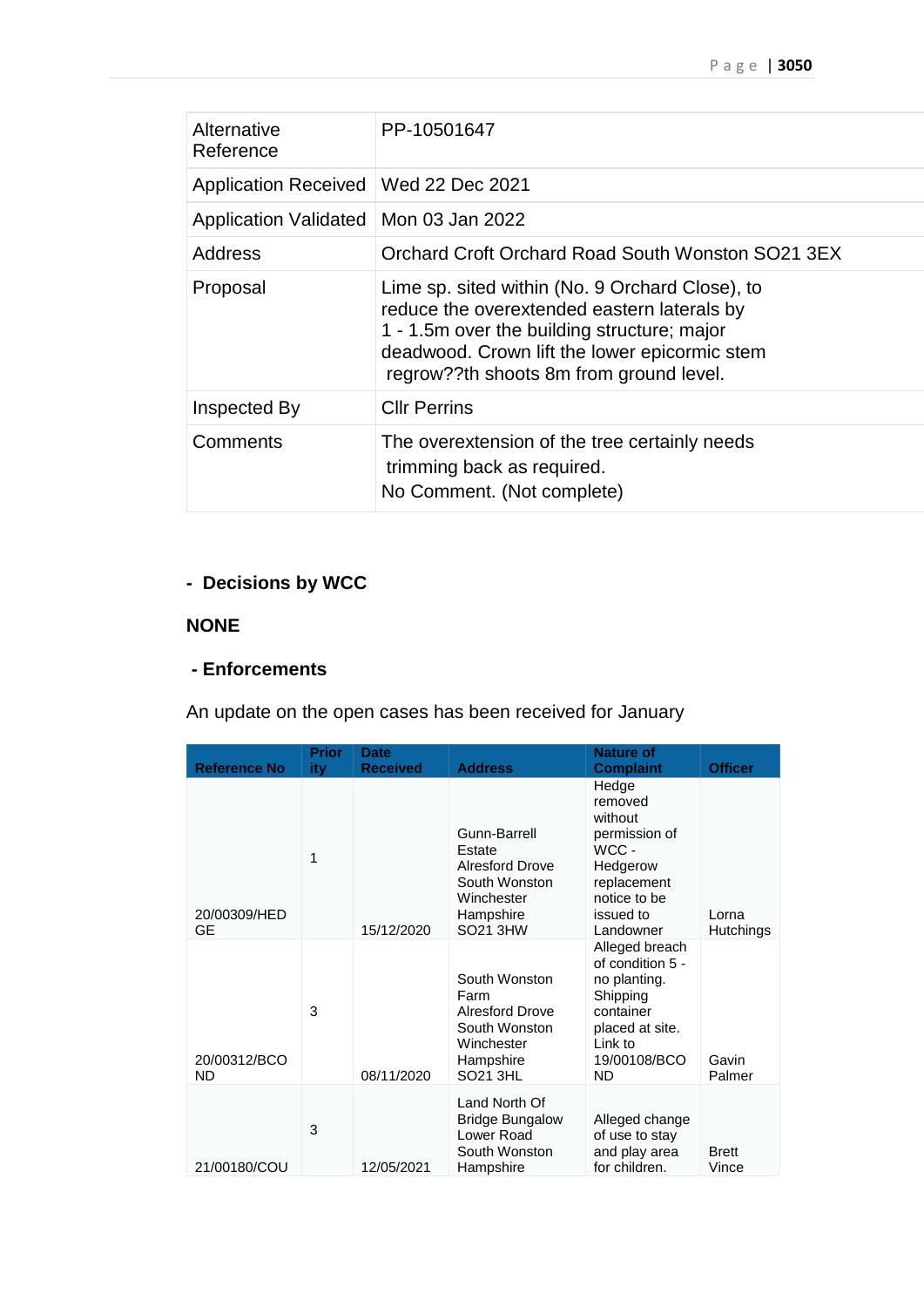| 21/00306/BCO<br><b>ND</b> | $\overline{2}$ | 17/08/2021 | The Coach House<br>13 Goldfinch Way<br>South Wonston<br>Winchester<br>Hampshire<br>SO <sub>21</sub> 3SG  | Alleged<br>deviations from<br>approved plans<br>to adjust<br>boundary and<br>enlarge garden<br>of property. | Gabriella<br>Bowe-<br>Peckham |
|---------------------------|----------------|------------|----------------------------------------------------------------------------------------------------------|-------------------------------------------------------------------------------------------------------------|-------------------------------|
| 21/00483/WKS              | 2              | 25/11/2021 | Gunn-Barrell<br>Estate<br><b>Alresford Drove</b><br>South Wonston<br>Winchester<br>Hampshire<br>SO21 3HW | Alleged<br>unauthorised<br>excavation of<br>land and skip<br>on site                                        | Lorna<br><b>Hutchings</b>     |

#### **To be noted**

**Cllr Godfrey left the meeting at 8.47pm**

### **21/117 PAVILION & RECREATION COMMITTEE - To receive the minutes of the meeting**

No meeting has taken place between the December & January Parish Council meetings.

### **To be noted**

#### **- Ensure the building is COVID compliant**

Based on new government guidelines the building signs and notices are to be altered

#### **To be noted**

#### **- Lengthsmen Visit**

The worksheet has been submitted for the lengthsmen to lay bark around the entrance points of the park.

Cllr Cooper asked about whether the path by the water tower going towards the A272 could have bark laid along it.

#### **To be noted**

### **21/118 TRANSPORT & HIGHWAYS**

### **- To receive an update on highways**

On 16th December Councillors Cooper and Selby had an online meeting with Lisa Cook, local bus manager at Hampshire CC to discuss Councillor Cooper's Bus Priorities document.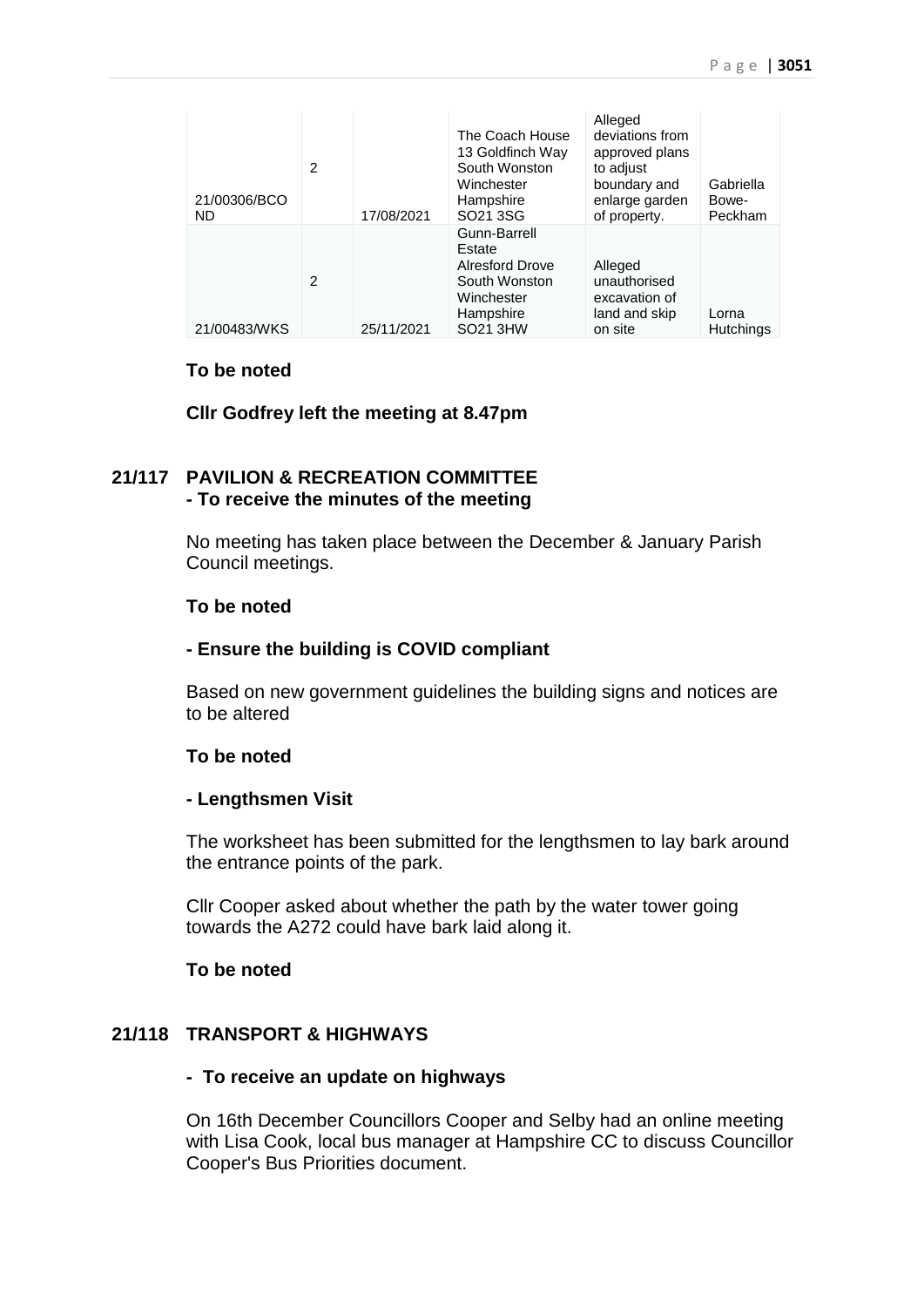The main points from the discussion were:

- The government has reduced funding for its Bus Initiative from £3bn to £1.3bn).
- HCC only expects to receive 10% of the funding it has applied for.
- South Wonston should not expect any funding from the Bus Initiative to improve our service.
- HCC has limited influence over Stagecoach and on a nonsubsidised route the operator can set the service and fares as they think fit.
- Lisa said that South Wonston was poorly served because our route had pockets of population spread over long distances and was not on a 'travel corridor'. SWPC did not agree with this view.
- Lisa agreed to raise our concerns with Stagecoach and report back. She will also update us when the government funding allocation is clearer, although, as mentioned above, this is unlikley to benefit South Wonston.

Councillors Cooper and Selby are considering the next steps. However the high hopes that the Government Bus Initiative would be an opportunity to an innovative, improved service for the village look as though they will not be realised"

LT Col Stu Allen said that he would do an assessment to see how many taxis the trainees use to go into Winchester.

Cllr Street asked if the Park & Ride could be incorporated into a route to South Wonston. Cllr Warwick said that perhaps we should look into obtaining a subsidy and suggested working with Lt Col Stu Allen.

An email was received from Lt Col Stu Allen in December whereby he raised two areas of concern:-

- We have now experienced two accidents involving personnel on Christmas Hill and fear that it is only a matter of time before someone is killed or seriously injured. Cars are descending the hill from both directions at enormous speeds. Is it possible to have some form of monitoring to assess those speeds or can we push to introduce a speed limit?
- Concern has been raised about the safety of users of the Yellow Brick Road crossing Connaught Rd. Although the speed limit is 20mph, many contractors and delivery drivers use excess speed along the road. Can the council contribute to a formal crossing or traffic calming measure?

### **To be noted**

### **21/119 GENERAL AMENITIES**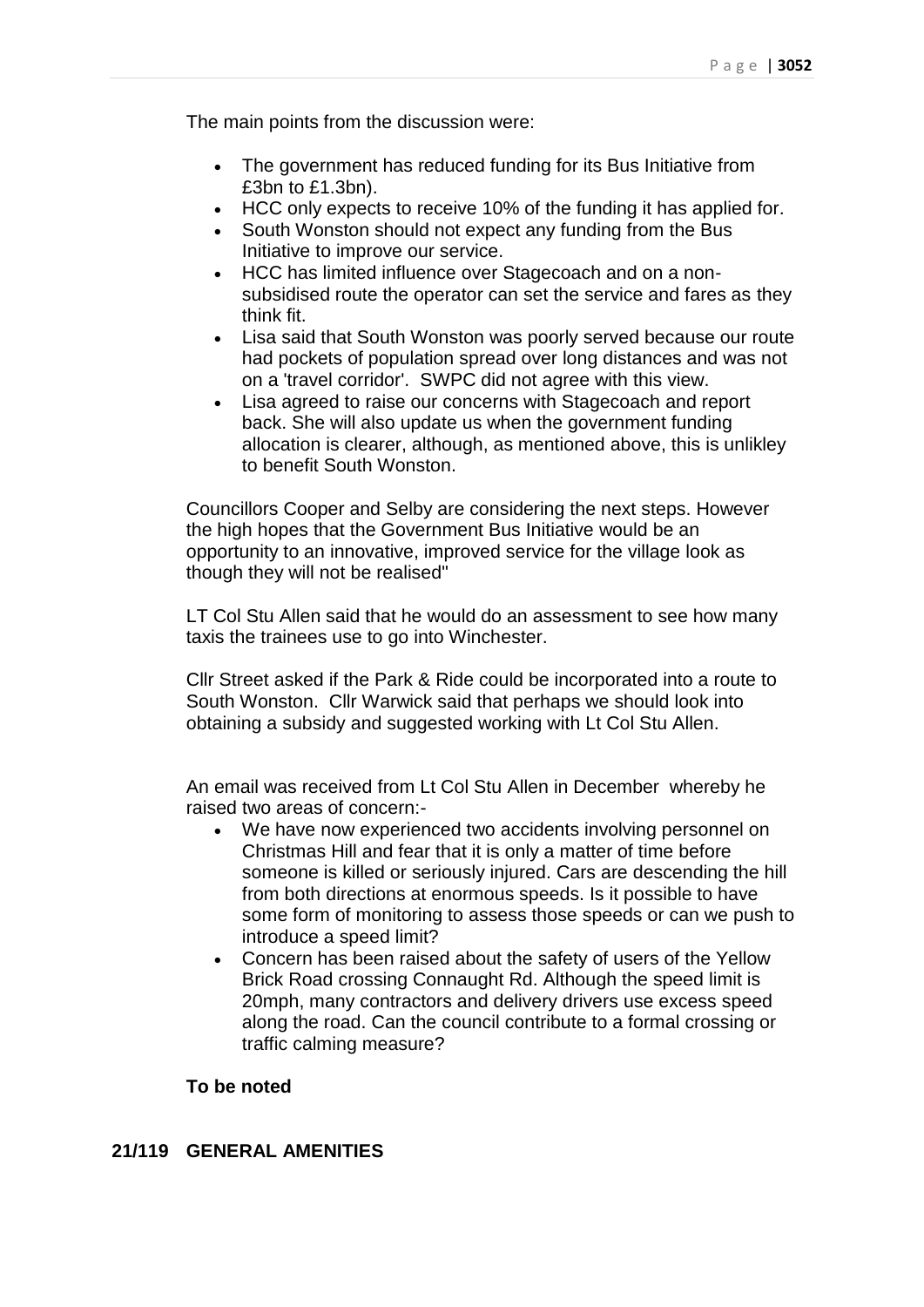### **- Cycle Path Proposal & Update**

Jim Adkins (HCC Countryside) was asked for an update and Clerk has requested a site visit

### **To be noted**

#### **- Salt Bins**

Cllr Berry completed an audit of the salt bins and can confirm that they all have sufficient salt. Their locations are as follows:-

Cherry Close Borman Way West Hill Road South Pavilion Carpark **Stavedown** Goldfinch Way Pine Close off Waverley Drive Coate Way and Blackwell Road(Worthy Down accommodation).

All full except the pavilion which is noted as being locked

### **To be noted**

### **21/120 CLIMATE CHANGE**

Cllr Selby would like local groups to start considering Climate Change in South Wonston. As the first step he would like a letter along the lines of the below to be emailed to all groups to find out what ideas they have before considering a local climate group.

South Wonston Parish Council (SWPC) would like to explore with its residents, what contribution they could make to the Climate Change Emergency that has been declared by both Hampshire County Council and Winchester City Council. The latest news is that Overton Village (pop. 5,000) has already embarked on a programme to try and reduce its carbon footprint.

The SWPC has made a small start in the construction of the new Pavilion. It has ground source heating, solar panels for water heating and grey water for use in the toilets.

Contributing to the evening will be:

- County Councillor Jan Warwick, the newly appointed Climate Change Councillor, working with a newly created department set up for this purpose;
- Professor Bob Whitmarsh, who worked for many years for the Natural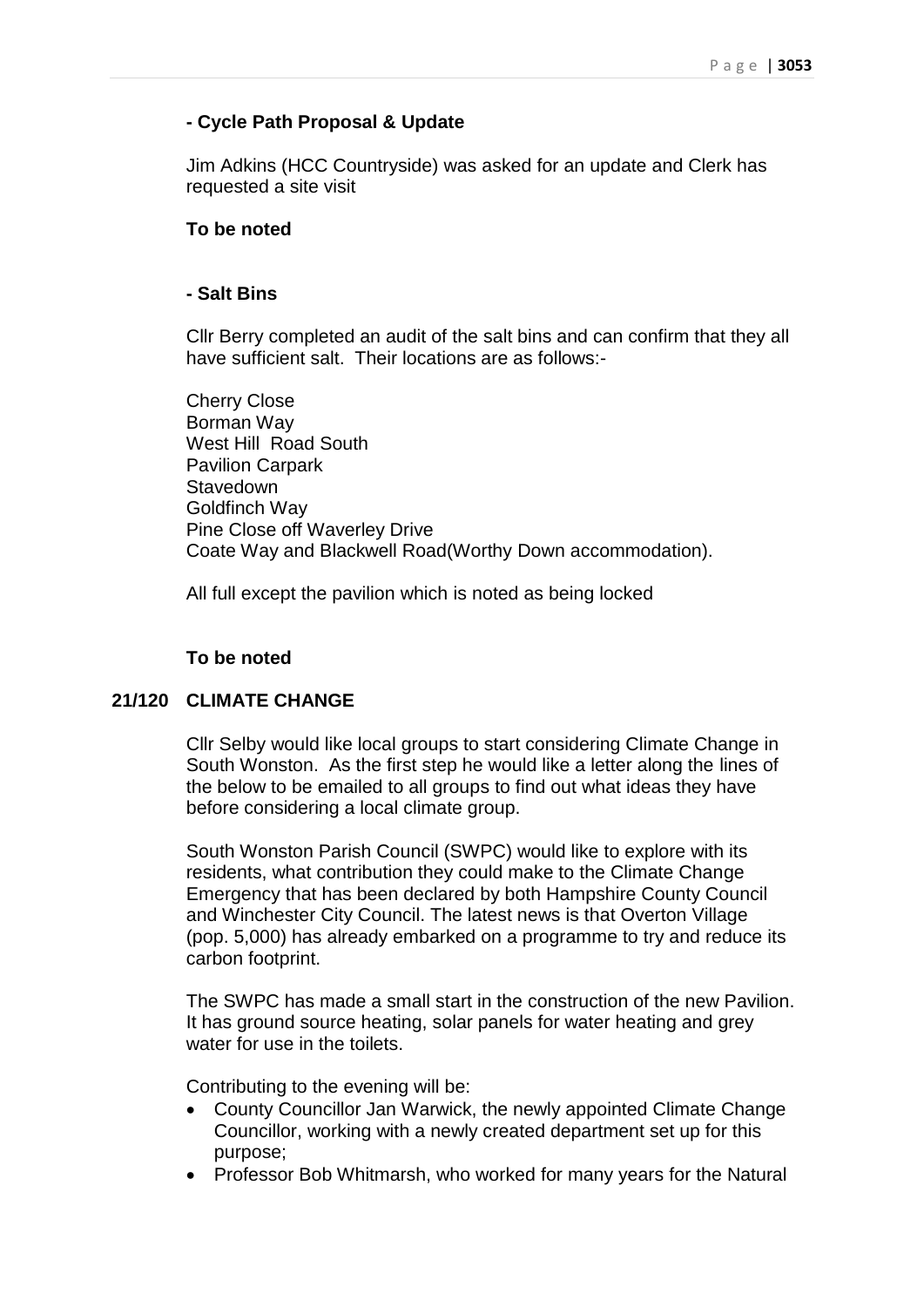Environment Research Council and is currently Visiting Professor at the National Oceanography Centre in Southampton;

 James Martin-Jones, who worked for the WWF for 16 years involved in the intricacies international environmental treaties and is currently the chair of the WinACC Community Engagement Group.

The most important contributors will be you without who very little will happen in the Village.

We wish you well and look forward to receiving your groups' thoughts and proposals, in writing to the Clerk, so that they can be assembled into an agenda to take forward to the Village.

In anticipation, thank you for your help in furthering this exercise which is vital to the future of our planet and future generations.

Nickey Turner attended the meeting as part of Winchester recycling and would like to support and work with the Parish Council. She would like to look at ways of getting monthly updates that can be shared, and also some support on how to take this forward. After visiting Mitcheldevers Greening Campaign she would like to see this set up in South Wonston but it needs Parish Council support.

### **To be noted**

### **21/121 CORRESPONDENCE, WEBSITE & SOCIAL MEDIA UPDATE**

- Correspondences were received from:-

14/12/21 – A resident of South Wonston - Minuting my complaint 29/11 14/12/21(x3) – A resident of South Wonston – Housing Proposals 14/12/21 – A resident of South Wonston – Defibrillators 15/12/21 – A resident of South Wonston - Minuting my complaint 29/11 16/12/21 - A resident of South Wonston – 2022/23 Reserves Budget **Papers** 16/12/21 – A resident of South Wonston – South Wonston Car Park 17/12/21 – A resident of South Wonston – SHELAA Housing 17/12/21 – A resident of South Wonston – Meeting with Internal Auditor 22/12/21 – A resident of South Wonston – My Complaint 29/11 28/12/21 – A resident of South Wonston - SW Draft Budget 2022/23 5/1/22 – A resident of South Wonston – Prescription Collect at shop ceasing 6/1/22 – A resident of South Wonston – Meeting Concerning Reserves 15/12/21 6/1/22 – A resident of South Wonston - Complaint 29/11